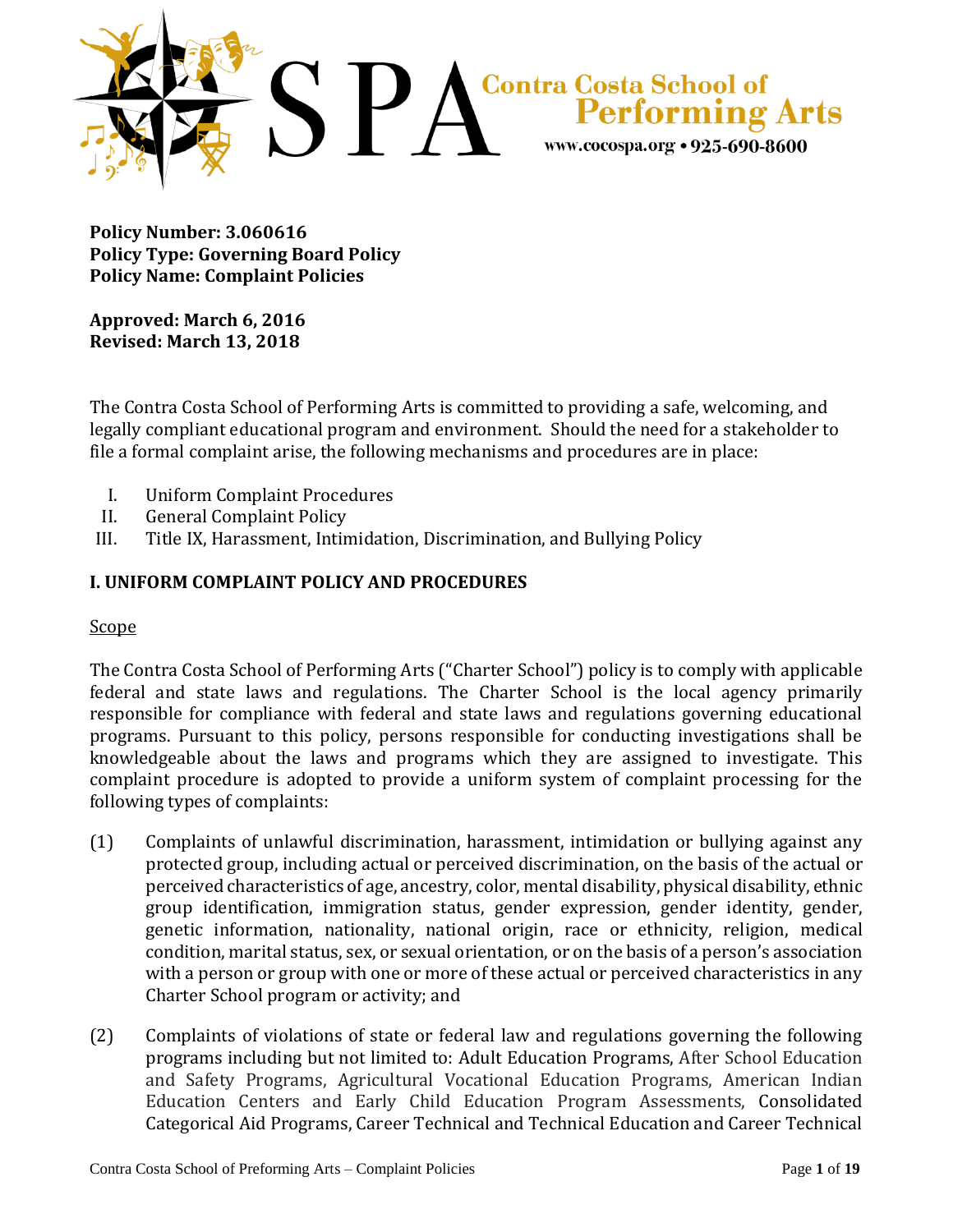and Technical Training Programs, Child Care and Development Programs, Child Nutrition Programs, Foster and Homeless Youth Services, Migrant Education Programs, Every Student Succeeds Act / No Child Left Behind Act (2001) Programs (Titles I-VII), including improving academic achievement, compensatory education, limited English proficiency, and migrant education, Regional Occupational Centers and Programs, Special Education Programs, State Preschool, Bilingual Education, Economic Impact Aid, and Tobacco-Use Prevention Education.

- (3) A complaint may also be filed alleging that a pupil enrolled in a public school was required to pay a pupil fee for participation in an educational activity as those terms are defined below.
	- a. "Educational activity" means an activity offered by a school, school district, charter school or county office of education that constitutes an integral fundamental part of elementary and secondary education, including, but not limited to, curricular and extracurricular activities.
	- b. "Pupil fee" means a fee, deposit or other charge imposed on pupils, or a pupil's parents or guardians, in violation of Section 49011 of the Education Code and Section 5 of Article IX of the California Constitution, which require educational activities to be provided free of charge to all pupils without regard to their families' ability or willingness to pay fees or request special waivers, as provided for in *Hartzell v. Connell* (1984) 35 Cal.3d 899. A pupil fee includes, but is not limited to, all of the following:
		- i. A fee charged to a pupil as a condition for registering for school or classes, or as a condition for participation in a class or an extracurricular activity, regardless of whether the class or activity is elective or compulsory, or is for credit.
		- ii. A security deposit, or other payment, that a pupil is required to make to obtain a lock, locker, book, class apparatus, musical instrument, uniform or other materials or equipment.
		- iii. A purchase that a pupil is required to make to obtain materials, supplies, equipment or uniforms associated with an educational activity.
	- c. A pupil fees complaint may be filed anonymously if the complaint provides evidence or information leading to evidence to support an allegation of noncompliance with laws relating to pupil fees.
	- d. If the Charter School finds merit in a pupil fees complaint the Charter School shall provide a remedy to all affected pupils, parents, and guardians that, where applicable, includes reasonable efforts by the Charter School to ensure full reimbursement to all affected pupils, parents, and guardians, subject to procedures established through regulations adopted by the state board.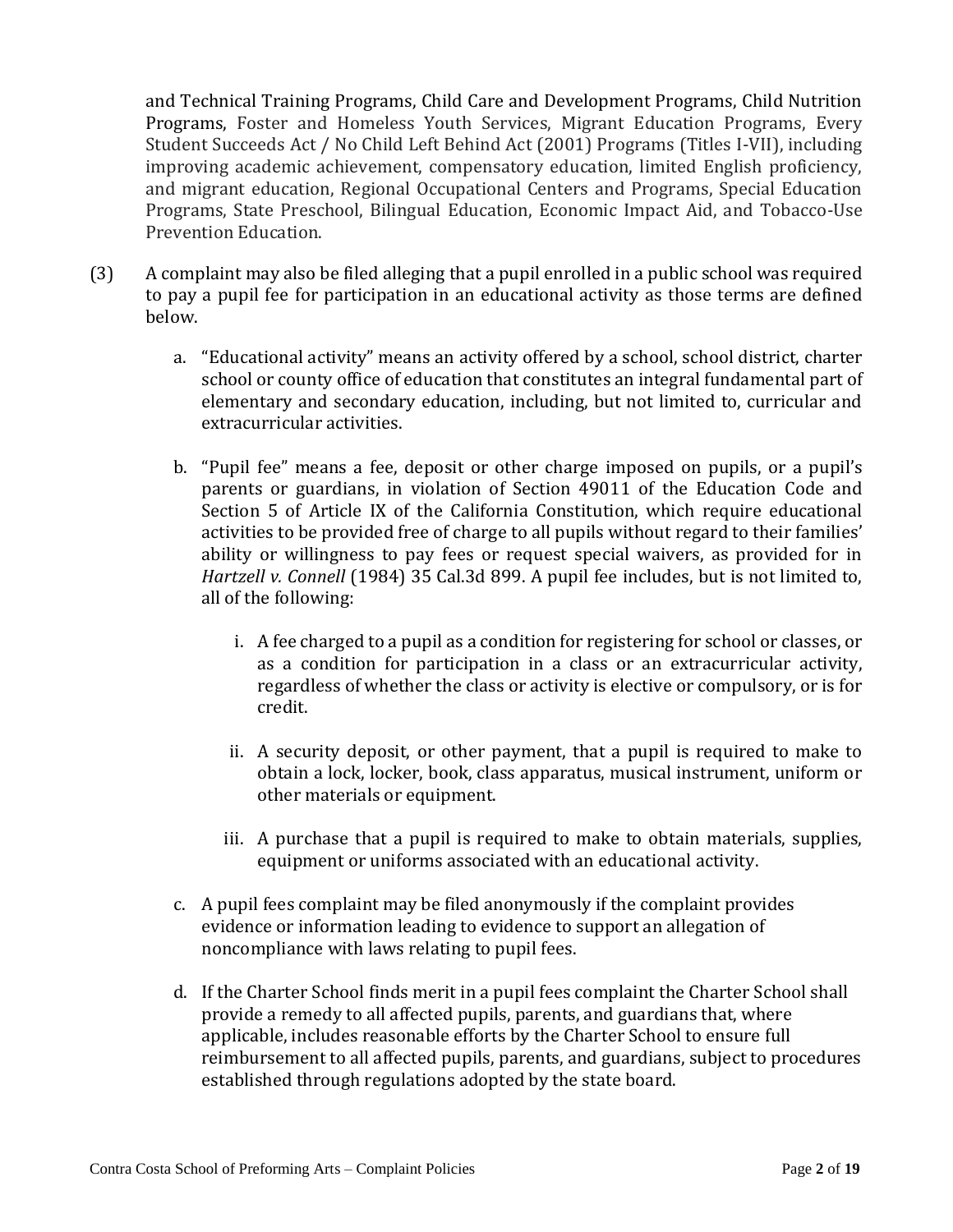- e. Nothing in this section shall be interpreted to prohibit solicitation of voluntary donations of funds or property, voluntary participation in fundraising activities, or school districts, school, and other entities from providing pupils prizes or other recognition for voluntarily participating in fundraising activities.
- (4) Complaints of noncompliance with the requirements governing the Local Control Funding Formula or Sections 47606.5 and 47607.3 of the Education Code, as applicable.
- (5) Complaints of noncompliance with the requirements of Education Code Section 222 regarding the rights of lactating pupils on a school campus. If the Charter School finds merit in a complaint, or if the Superintendent finds merit in an appeal, the Charter School shall provide a remedy to the affected pupil.

The Charter School acknowledges and respects every individual's rights to privacy. Unlawful discrimination, harassment, intimidation or bullying complaints shall be investigated in a manner that protects (to the greatest extent reasonably possible) the confidentiality of the parties and the integrity of the process. The Charter School cannot guarantee anonymity of the complainant. This includes keeping the identity of the complainant confidential. However, the Charter School will attempt to do so as appropriate. The Charter School may find it necessary to disclose information regarding the complaint/complainant to the extent necessary to carry out the investigation or proceedings, as determined by the Executive Director or designee on a case-by-case basis.

The Charter School prohibits any form of retaliation against any complainant in the complaint process, including but not limited to a complainant's filing of a complaint or the reporting of instances of unlawful discrimination, harassment, intimidation or bullying. Such participation shall not in any way affect the status, grades or work assignments of the complainant.

### Compliance Officers

The Board of Directors designates the following compliance officer(s) to receive and investigate complaints and to ensure the Charter School's compliance with law:

Neil McChesney, Executive Director Contra Costa School of Performing Arts 2730 Mitchell Drive Walnut Creek, CA 94598 (925) 235-1130

The Executive Director or designee shall ensure that employees designated to investigate complaints are knowledgeable about the laws and programs for which they are responsible. Designated employees may have access to legal counsel as determined by the Executive Director or designee.

Should a complaint be filed against the Executive Director, the compliance officer for that case shall be the Chair of the Charter School Board of Directors.

### **Notifications**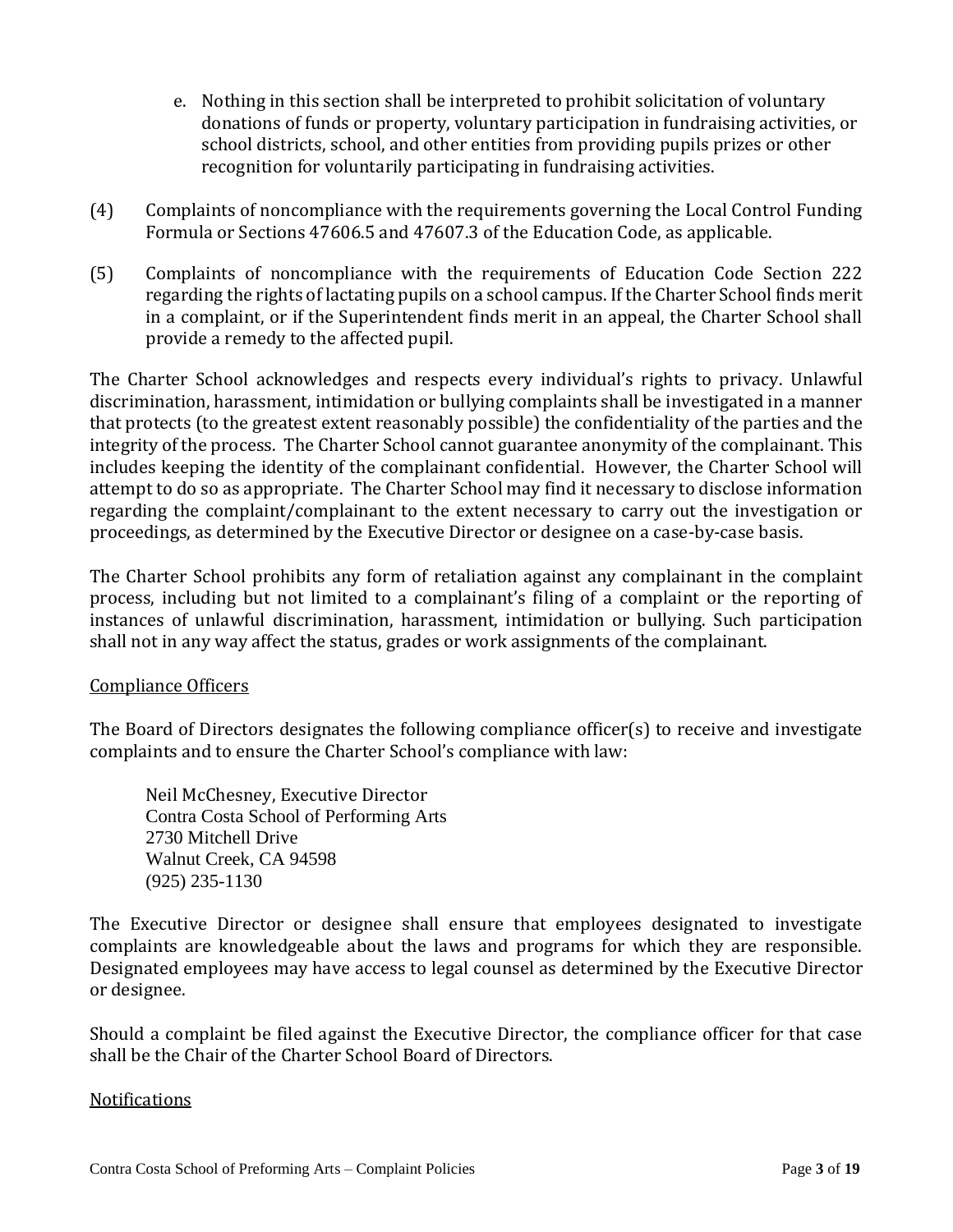The Executive Director or designee shall annually provide written notification of the Charter School's uniform complaint procedures to employees, students, parents and/or guardians, advisory committees, private school officials and other interested parties (e.g., Adult Education).

The annual notice shall be in English, and when necessary, in the primary language, pursuant to section 48985 of the Education Code if fifteen (15) percent or more of the pupils enrolled in the Charter School speak a single primary language other than English.

The Executive Director or designee shall make available copies of the Charter School's uniform complaint procedures free of charge.

### The annual notice shall include the following:

- (a) A statement that the Charter School is primarily responsible for compliance with federal and state laws and regulations.
- (b) A statement that a pupil enrolled in a public school shall not be required to pay a pupil fee for participation in an educational activity.
- (c) A statement identifying the responsible staff member, position, or unit designated to receive complaints.
- (d) A statement that the complainant has a right to appeal the Charter School's decision to the CDE by filing a written appeal within 15 days of receiving the Charter School's decision.
- (e) A statement advising the complainant of any civil law remedies that may be available under state or federal discrimination, harassment, intimidation or bullying laws, if applicable, and of the appeal pursuant to Education Code § 262.3.
- (f) A statement that copies of the local educational agency complaint procedures shall be available free of charge.

### Procedures

The following procedures shall be used to address all complaints which allege that the Charter School has violated federal or state laws or regulations governing educational programs. Compliance officers shall maintain a record of each complaint and subsequent related actions.

All parties involved in allegations shall be notified when a complaint is filed, when a complaint meeting or hearing is scheduled, and when a decision or ruling is made.

Step 1: Filing of Complaint

Any individual, public agency, or organization may file a written complaint of alleged noncompliance by the Charter School.

A complaint alleging unlawful discrimination, harassment, intimidation or bullying shall be initiated no later than six (6) months from the date when the alleged unlawful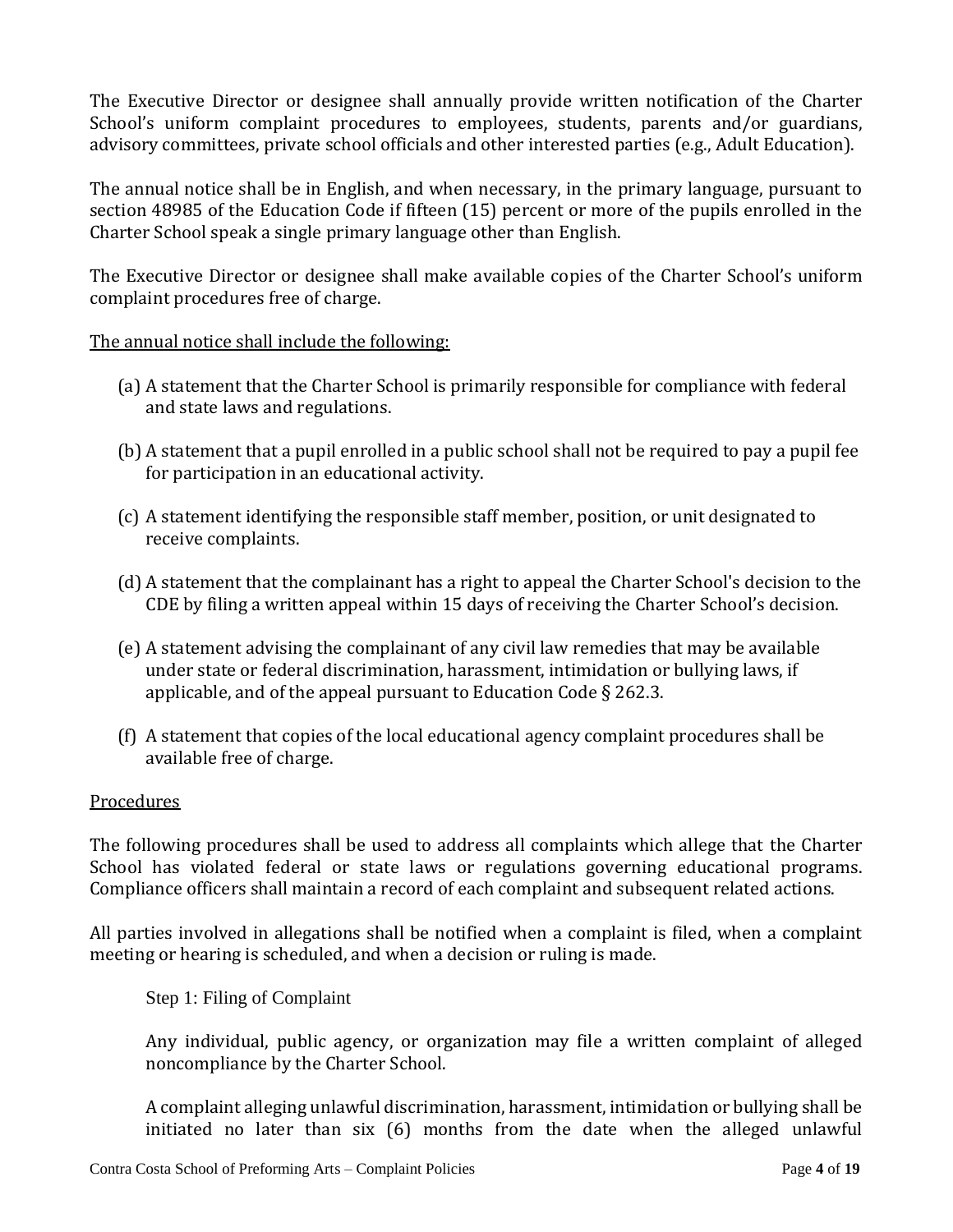discrimination, harassment, intimidation or bullying occurred, or six (6) months from the date when the complainant first obtained knowledge of the facts of the alleged unlawful discrimination, harassment, intimidation or bullying. A complaint may be filed by a person who alleges that he/she personally suffered unlawful discrimination, harassment, intimidation or bullying or by a person who believes that an individual or any specific class of individuals has been subjected to unlawful discrimination, harassment, intimidation or bullying.

Pupil fee complaints shall be filed not later than one (1) year from the date the alleged violation occurred.

The complaint shall be presented to the compliance officer who shall maintain a log of complaints received, providing each with a code number and date stamp.

If a complainant is unable to put a complaint in writing due to conditions such as a disability or illiteracy, the Charter School staff shall assist him/her in the filing of the complaint.

#### Step 2: Mediation

Within three (3) days of receiving the complaint, the compliance officer may informally discuss with the complainant the possibility of using mediation. If the complainant agrees to mediation, the compliance officer shall make arrangements for this process.

Before initiating the mediation of an unlawful discrimination, harassment, intimidation or bullying complaint, the compliance officer shall ensure that all parties agree to make the mediator a party to related confidential information.

If the mediation process does not resolve the problem within the parameters of law, the compliance officer shall proceed with his/her investigation of the complaint.

The use of mediation shall not extend the Charter School's timelines for investigating and resolving the complaint unless the complainant agrees in writing to such an extension of time.

#### Step 3: Investigation of Complaint

The compliance officer is encouraged to hold an investigative meeting within five (5) days of receiving the complaint or an unsuccessful attempt to mediate the complaint. This meeting shall provide an opportunity for the complainant and/or his/her representative to repeat the complaint orally.

The complainant and/or his/her representative shall have an opportunity to present the complaint and evidence or information leading to evidence to support the allegations in the complaint.

A complainant's refusal to provide the Charter School's investigator with documents or other evidence related to the allegations in the complaint, or his/her failure or refusal to cooperate in the investigation or his/her engagement in any other obstruction of the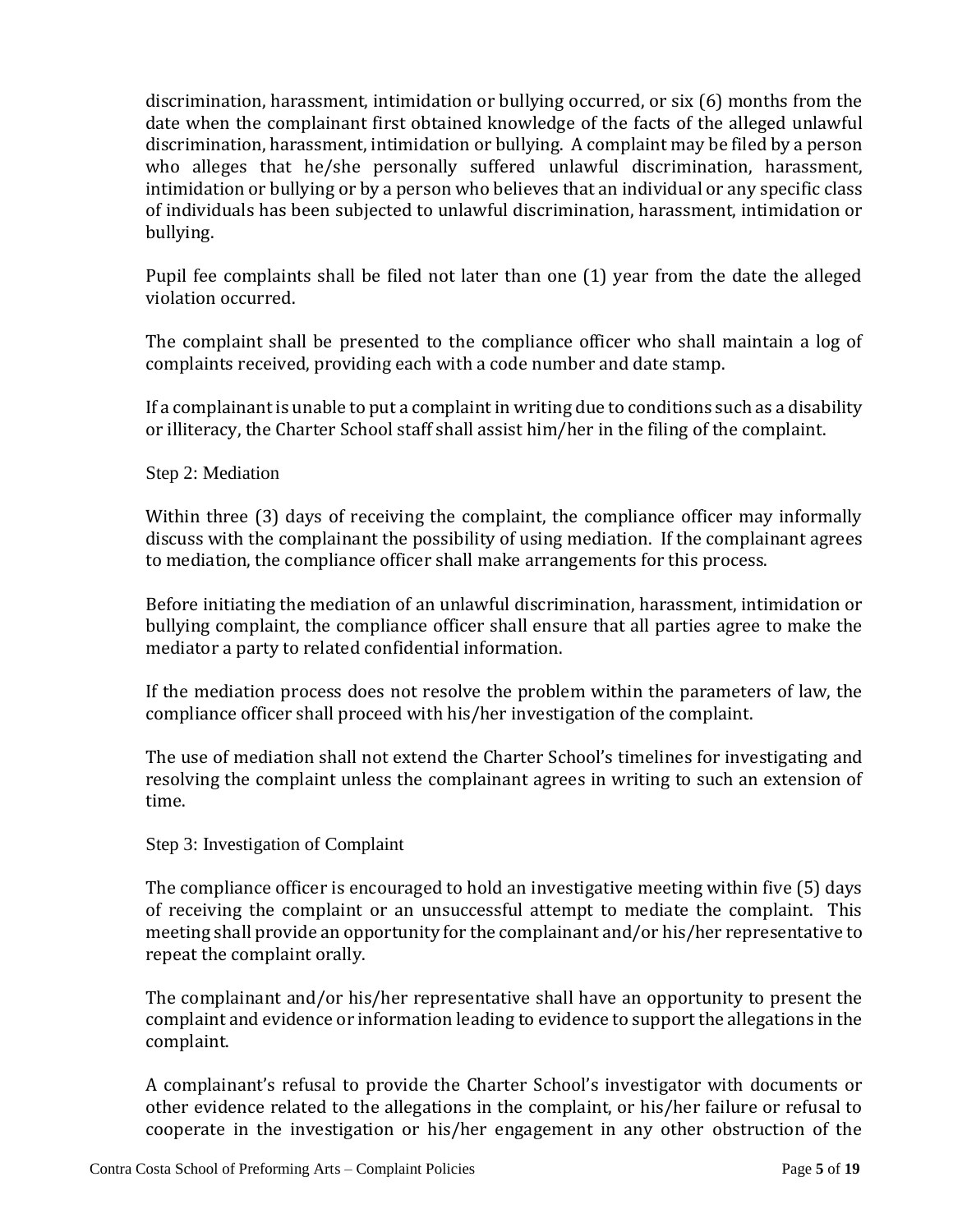investigation, may result in the dismissal of the complaint because of a lack of evidence to support the allegation.

The Charter School's refusal to provide the investigator with access to records and/or other information related to the allegation in the complaint, or its failure or refusal to cooperate in the investigation or its engagement in any other obstruction of the investigation, may result in a finding, based on evidence collected, that a violation has occurred and may result in the imposition of a remedy in favor of the complainant.

#### Step 4: Response

Unless extended by written agreement with the complainant, the compliance officer shall prepare and send to the complainant a written report of the Charter School's investigation and decision, as described in Step #5 below, within sixty (60) days of the Charter School's receipt of the complaint.

#### Step 5: Final Written Decision

The Charter School's decision shall be in writing and sent to the complainant. The Charter School's decision shall be written in English and in the language of the complainant whenever feasible or as required by law.

The decision shall include:

- 1. The findings of fact based on evidence gathered.
- 2. The conclusion(s) of law.
- 3. Disposition of the complaint.
- 4. Rationale for such disposition.
- 5. Corrective actions, if any are warranted.
- 6. Notice of the complainant's right to appeal the Charter School's decision within fifteen (15) days to the CDE and procedures to be followed for initiating such an appeal.
- 7. For unlawful discrimination, harassment, intimidation or bullying complaints arising under state law, notice that the complainant must wait until sixty (60) days have elapsed from the filing of an appeal with the CDE before pursuing civil law remedies.
- 8. For unlawful discrimination, harassment, intimidation or bullying complaints arising under federal law such complaint may be made at any time to the U.S. Department of Education, Office for Civil Rights.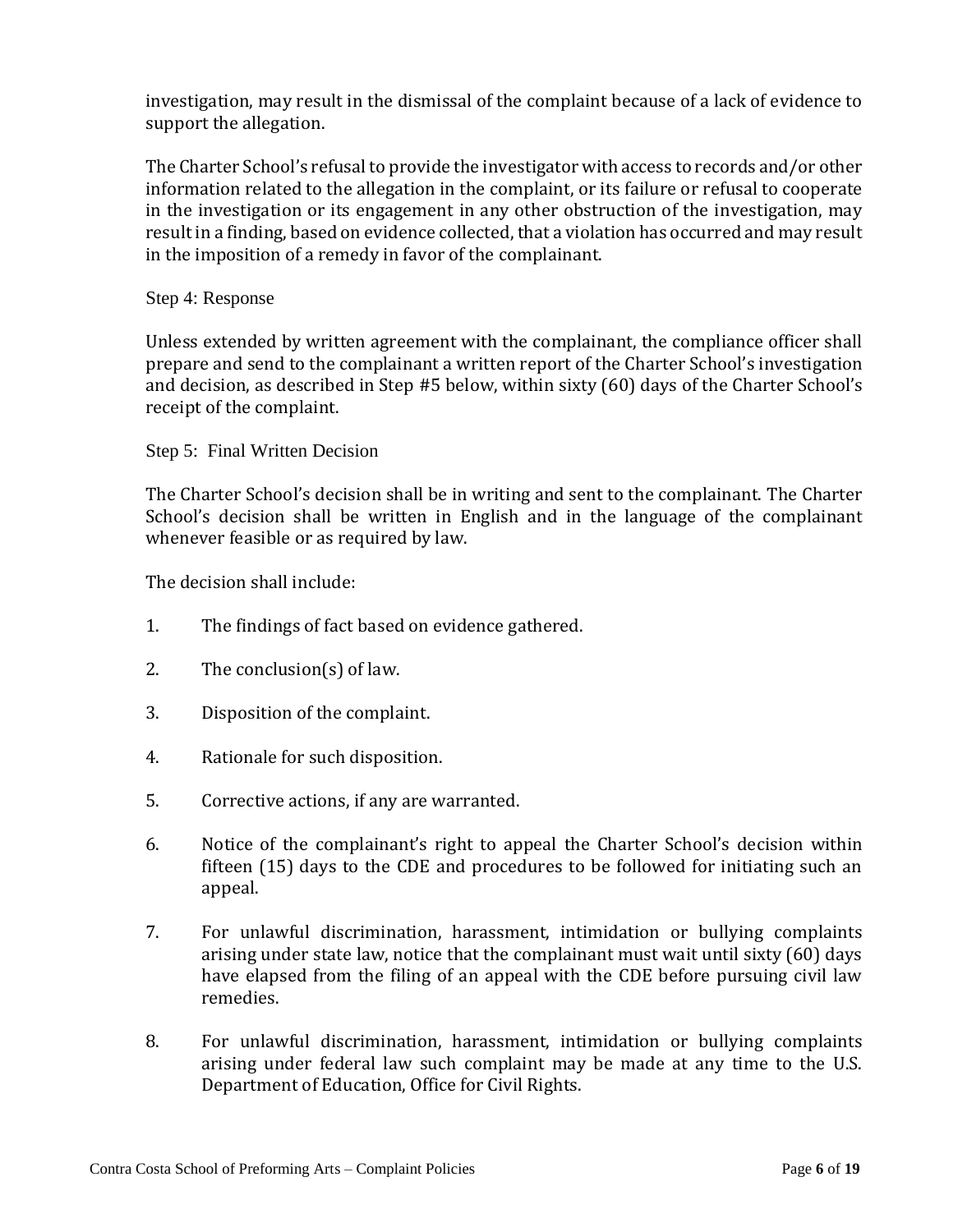If an employee is disciplined as a result of the complaint, the decision shall simply state that effective action was taken and that the employee was informed of the Charter School's expectations. The report shall not give any further information as to the nature of the disciplinary action.

## Appeals to the California Department of Education

If dissatisfied with the Charter School's decision, the complainant may appeal in writing to the CDE within fifteen (15) days of receiving the Charter School's decision. When appealing to the CDE, the complainant must specify the basis for the appeal of the decision and whether the facts are incorrect and/or the law has been misapplied. The appeal shall be accompanied by a copy of the locally filed complaint and a copy of the Charter School's decision.

Upon notification by the CDE that the complainant has appealed the Charter School's decision, the Executive Director or designee shall forward the following documents to the CDE:

- 1. A copy of the original complaint.
- 2. A copy of the decision.
- 3. A summary of the nature and extent of the investigation conducted by the Charter School, if not covered by the decision.
- 4. A copy of the investigation file, including but not limited to all notes, interviews, and documents submitted by all parties and gathered by the investigator.
- 5. A report of any action taken to resolve the complaint.
- 6. A copy of the Charter School's complaint procedures.
- 7. Other relevant information requested by the CDE.

The CDE may directly intervene in the complaint without waiting for action by the Charter School when one of the conditions listed in Title 5, California Code of Regulations, Section 4650 exists, including cases in which the Charter School has not taken action within sixty (60) days of the date the complaint was filed with the Charter School.

### Civil Law Remedies

A complainant may pursue available civil law remedies outside of the Charter School's complaint procedures. Complainants may seek assistance from mediation centers or public/private interest attorneys. Civil law remedies that may be imposed by a court include, but are not limited to, injunctions and restraining orders. For unlawful discrimination, harassment, intimidation or bullying complaints arising under state law, however, a complainant must wait until sixty (60) days have elapsed from the filing of an appeal with the CDE before pursuing civil law remedies. The moratorium does not apply to injunctive relief and is applicable only if the Charter School has appropriately, and in a timely manner, apprised the complainant of his/her right to file a complaint in accordance with 5 CCR 4622.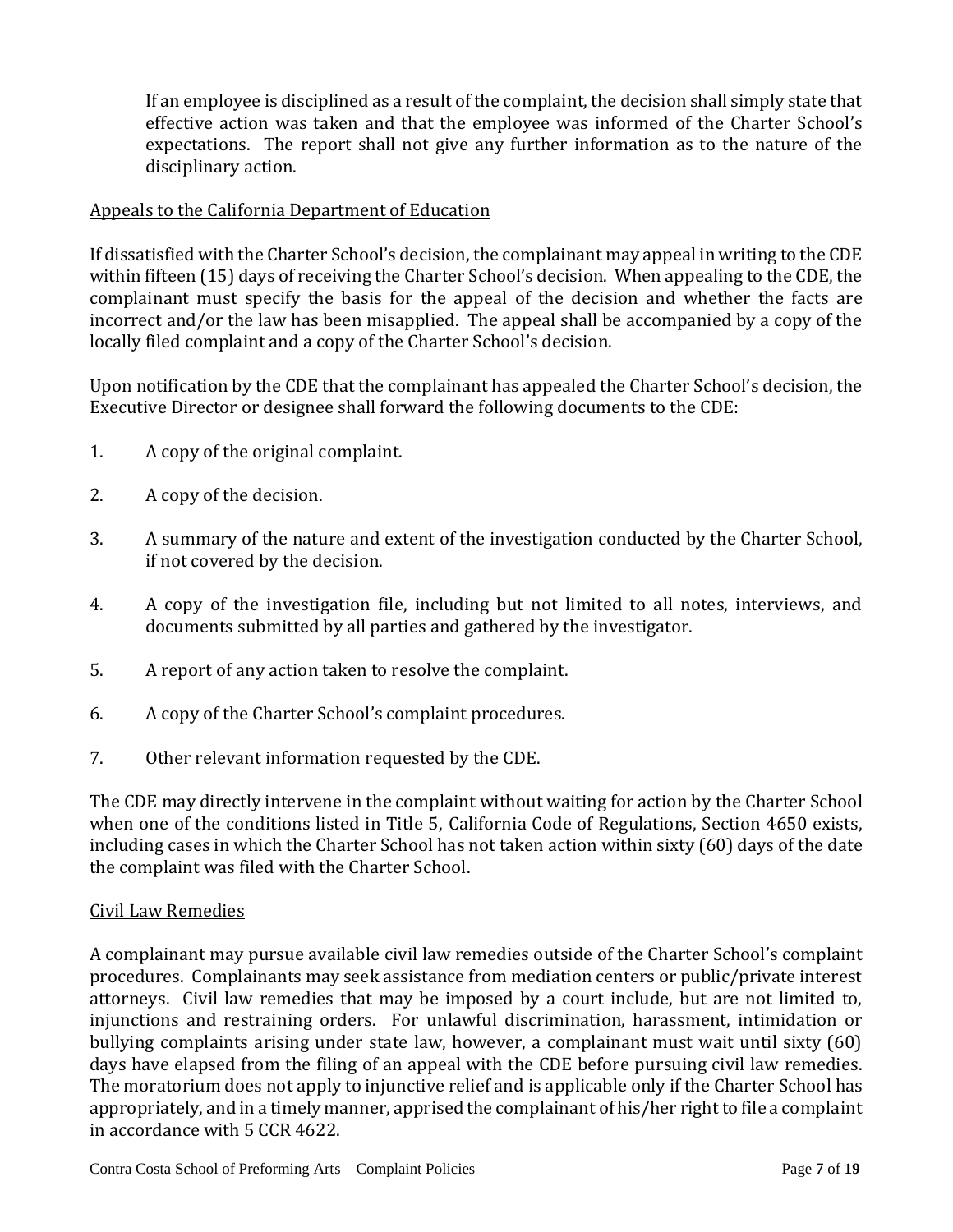#### **UNIFORM COMPLAINT PROCEDURE FORM**

| Student Name (if applicable): ___________________________________Grade: _______Date of Birth: ____________ |  |  |
|------------------------------------------------------------------------------------------------------------|--|--|
|                                                                                                            |  |  |
|                                                                                                            |  |  |
|                                                                                                            |  |  |
|                                                                                                            |  |  |

#### **For allegation(s) of noncompliance, please check the program or activity referred to in your complaint, if applicable:**

| <b>Adult Education</b>            | After School Education and Safety | $\Box$ Agricultural Vocational Education |
|-----------------------------------|-----------------------------------|------------------------------------------|
| American Indian Education         | Consolidated Categorical Aid      | Career/Technical Education               |
| $\Box$ Child Development Programs | <b>Child Nutrition</b>            | Foster/Homeless Youth                    |
| <b>Migrant Education</b>          | No Child Left Behind Programs     | $\Box$ Regional Occupational Programs    |
| Special Education                 | Every Student Succeeds Act Prog.  | □Tobacco-Use Prevention Education        |
| Pupil Fees                        | State Preschool                   | <b>Lactating Pupils</b>                  |
| <b>Bilingual Education</b>        | Local Control Funding Formula     | Economic Impact Aid                      |

**For allegation(s) of unlawful discrimination, harassment, intimidation or bullying, please check the basis of the unlawful discrimination, harassment, intimidation or bullying described in your complaint, if applicable:**

| Age                             | Gender / Gender Expression / | Sex (Actual or Perceived)                                  |
|---------------------------------|------------------------------|------------------------------------------------------------|
| Ancestry                        | <b>Gender Identity</b>       | Sexual Orientation (Actual                                 |
| Color                           | Genetic Information          | or Perceived)                                              |
| Disability (Mental or Physical) | <b>Immigration Status</b>    | Based on association with a<br>person or group with one or |
| Ethnic Group Identification     | National Origin              | more of these actual or                                    |
| <b>Medical Condition</b>        | Race or Ethnicity            | perceived characteristics                                  |
|                                 | Religion                     | <b>Marital Status</b>                                      |

1. Please give facts about the complaint. Provide details such as the names of those involved, dates, whether witnesses were present, etc., that may be helpful to the complaint investigator.

\_\_\_\_\_\_\_\_\_\_\_\_\_\_\_\_\_\_\_\_\_\_\_\_\_\_\_\_\_\_\_\_\_\_\_\_\_\_\_\_\_\_\_\_\_\_\_\_\_\_\_\_\_\_\_\_\_\_\_\_\_\_\_\_\_\_\_\_\_\_\_\_\_\_\_\_\_\_\_\_\_\_\_\_\_\_\_\_\_\_\_\_\_\_\_\_\_\_\_\_\_\_\_\_\_\_\_\_\_\_\_\_\_\_\_\_\_\_\_\_\_\_\_\_\_\_ \_\_\_\_\_\_\_\_\_\_\_\_\_\_\_\_\_\_\_\_\_\_\_\_\_\_\_\_\_\_\_\_\_\_\_\_\_\_\_\_\_\_\_\_\_\_\_\_\_\_\_\_\_\_\_\_\_\_\_\_\_\_\_\_\_\_\_\_\_\_\_\_\_\_\_\_\_\_\_\_\_\_\_\_\_\_\_\_\_\_\_\_\_\_\_\_\_\_\_\_\_\_\_\_\_\_\_\_\_\_\_\_\_\_\_\_\_\_\_\_\_\_\_\_\_\_ \_\_\_\_\_\_\_\_\_\_\_\_\_\_\_\_\_\_\_\_\_\_\_\_\_\_\_\_\_\_\_\_\_\_\_\_\_\_\_\_\_\_\_\_\_\_\_\_\_\_\_\_\_\_\_\_\_\_\_\_\_\_\_\_\_\_\_\_\_\_\_\_\_\_\_\_\_\_\_\_\_\_\_\_\_\_\_\_\_\_\_\_\_\_\_\_\_\_\_\_\_\_\_\_\_\_\_\_\_\_\_\_\_\_\_\_\_\_\_\_\_\_\_\_\_\_ \_\_\_\_\_\_\_\_\_\_\_\_\_\_\_\_\_\_\_\_\_\_\_\_\_\_\_\_\_\_\_\_\_\_\_\_\_\_\_\_\_\_\_\_\_\_\_\_\_\_\_\_\_\_\_\_\_\_\_\_\_\_\_\_\_\_\_\_\_\_\_\_\_\_\_\_\_\_\_\_\_\_\_\_\_\_\_\_\_\_\_\_\_\_\_\_\_\_\_\_\_\_\_\_\_\_\_\_\_\_\_\_\_\_\_\_\_\_\_\_\_\_\_\_\_\_ \_\_\_\_\_\_\_\_\_\_\_\_\_\_\_\_\_\_\_\_\_\_\_\_\_\_\_\_\_\_\_\_\_\_\_\_\_\_\_\_\_\_\_\_\_\_\_\_\_\_\_\_\_\_\_\_\_\_\_\_\_\_\_\_\_\_\_\_\_\_\_\_\_\_\_\_\_\_\_\_\_\_\_\_\_\_\_\_\_\_\_\_\_\_\_\_\_\_\_\_\_\_\_\_\_\_\_\_\_\_\_\_\_\_\_\_\_\_\_\_\_\_\_\_\_\_ \_\_\_\_\_\_\_\_\_\_\_\_\_\_\_\_\_\_\_\_\_\_\_\_\_\_\_\_\_\_\_\_\_\_\_\_\_\_\_\_\_\_\_\_\_\_\_\_\_\_\_\_\_\_\_\_\_\_\_\_\_\_\_\_\_\_\_\_\_\_\_\_\_\_\_\_\_\_\_\_\_\_\_\_\_\_\_\_\_\_\_\_\_\_\_\_\_\_\_\_\_\_\_\_\_\_\_\_\_\_\_\_\_\_\_\_\_\_\_\_\_\_\_\_\_\_ \_\_\_\_\_\_\_\_\_\_\_\_\_\_\_\_\_\_\_\_\_\_\_\_\_\_\_\_\_\_\_\_\_\_\_\_\_\_\_\_\_\_\_\_\_\_\_\_\_\_\_\_\_\_\_\_\_\_\_\_\_\_\_\_\_\_\_\_\_\_\_\_\_\_\_\_\_\_\_\_\_\_\_\_\_\_\_\_\_\_\_\_\_\_\_\_\_\_\_\_\_\_\_\_\_\_\_\_\_\_\_\_\_\_\_\_\_\_\_\_\_\_\_\_\_\_

Contra Costa School of Preforming Arts – Complaint Policies Page 8 of 19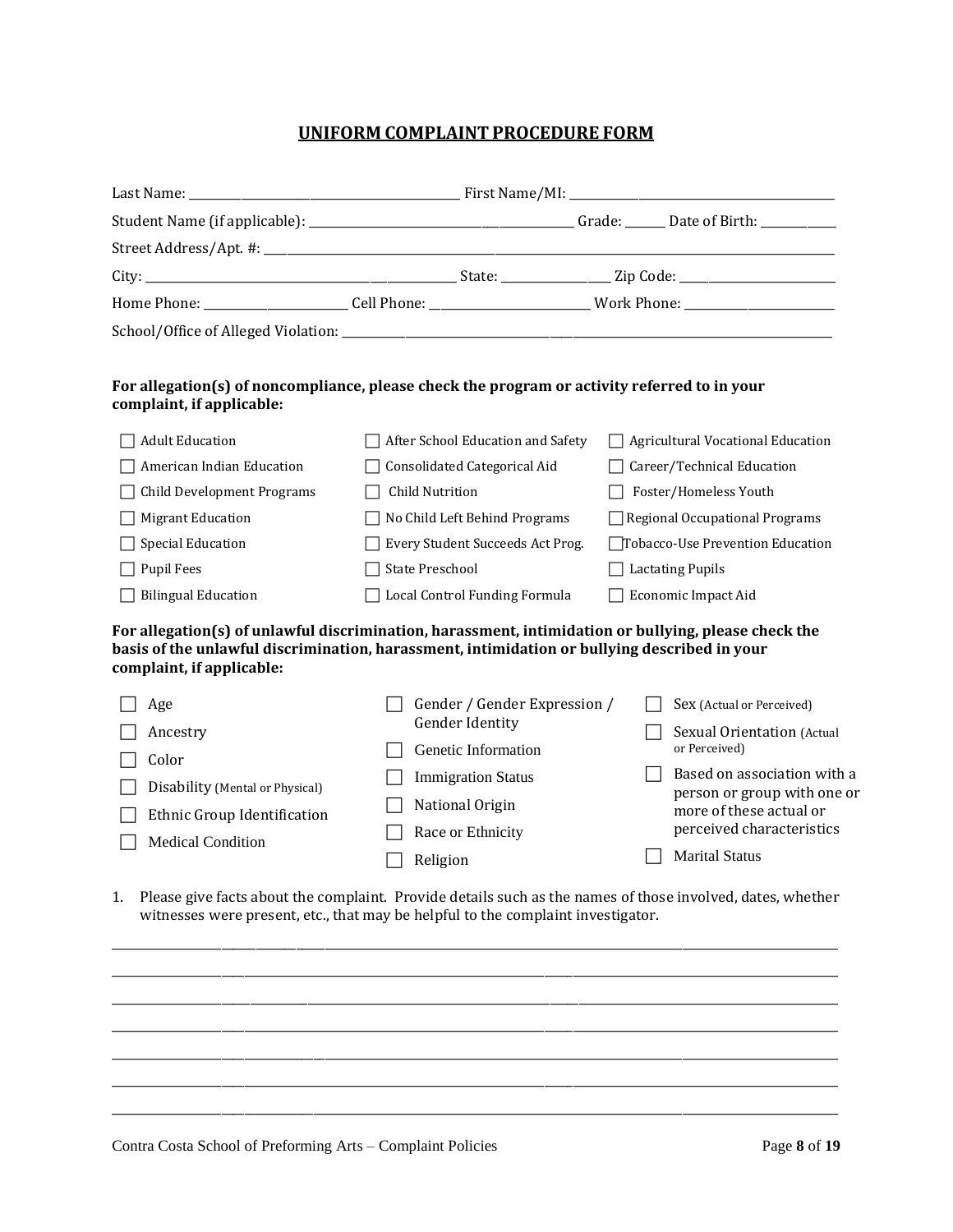| 2. | Have you discussed your complaint or brought your complaint to any Charter School personnel? If you<br>have, to whom did you take the complaint, and what was the result? |            |                                                                                                                                                                                                                                |  |
|----|---------------------------------------------------------------------------------------------------------------------------------------------------------------------------|------------|--------------------------------------------------------------------------------------------------------------------------------------------------------------------------------------------------------------------------------|--|
|    |                                                                                                                                                                           |            |                                                                                                                                                                                                                                |  |
|    |                                                                                                                                                                           |            |                                                                                                                                                                                                                                |  |
|    |                                                                                                                                                                           |            |                                                                                                                                                                                                                                |  |
|    |                                                                                                                                                                           |            |                                                                                                                                                                                                                                |  |
|    |                                                                                                                                                                           |            |                                                                                                                                                                                                                                |  |
|    |                                                                                                                                                                           |            |                                                                                                                                                                                                                                |  |
| 3. | Please provide copies of any written documents that may be relevant or supportive of your complaint.                                                                      |            |                                                                                                                                                                                                                                |  |
|    | I have attached supporting documents.                                                                                                                                     | $\top$ Yes | $\sqcap$ No                                                                                                                                                                                                                    |  |
|    |                                                                                                                                                                           |            | Date: the contract of the contract of the contract of the contract of the contract of the contract of the contract of the contract of the contract of the contract of the contract of the contract of the contract of the cont |  |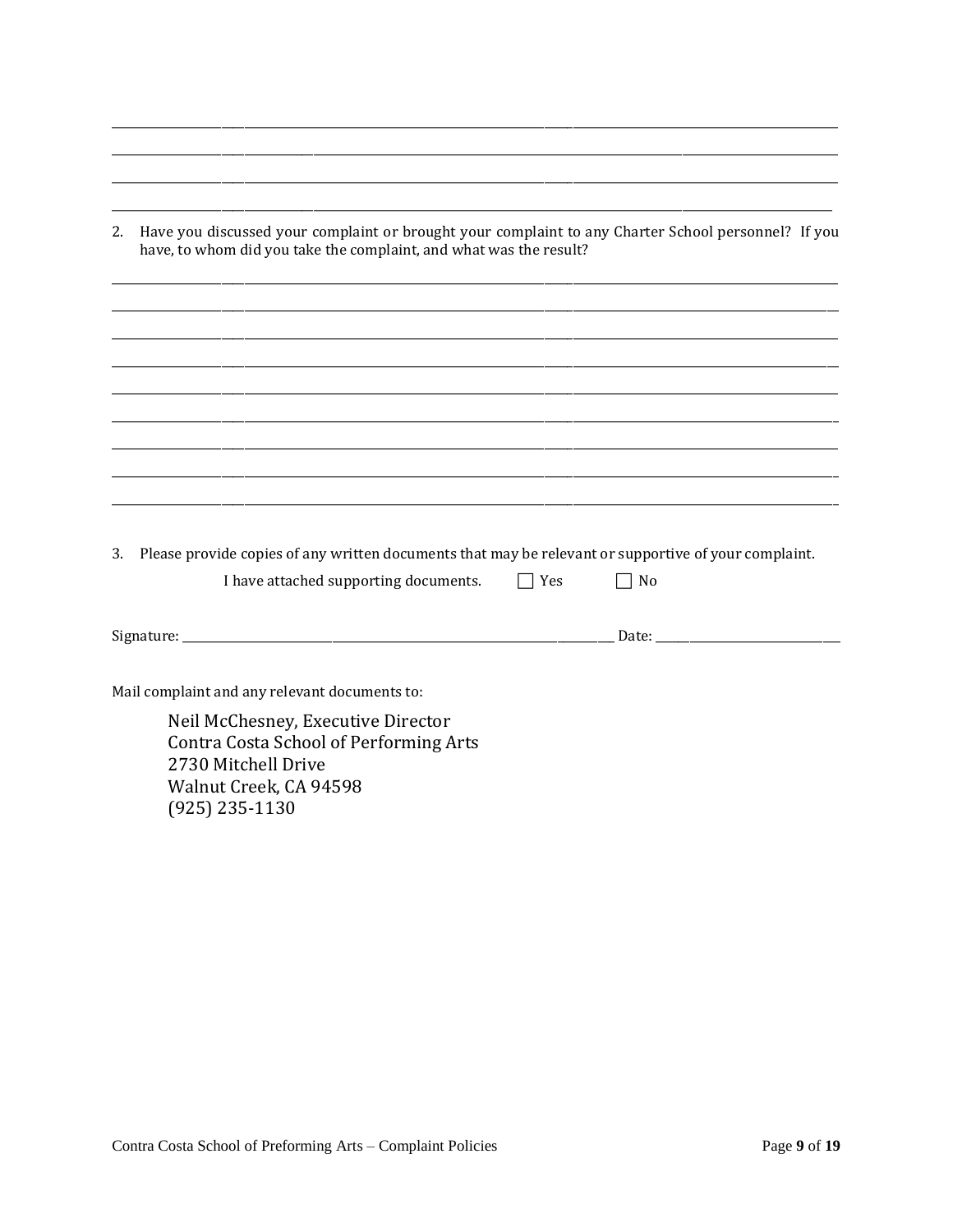#### **II. GENERAL COMPLAINT POLICY**

Contra Costa School of Performing Arts ("Charter School") has adopted this General Complaint Policy to address concerns about the Charter School generally or regarding specific employees. For complaints regarding harassment or perceived violations of state or federal laws, please refer to the Charter School's Title IX, Harassment, Intimidation, Discrimination, and Bullying Policy and/or the Charter School's Uniform Complaint Procedures. For all other complaints, the General Complaint form and accompanying procedures will be appropriate.

#### **INTERNAL COMPLAINTS**

(Complaints by Employees against Employees)

This section of the policy is for use when a Charter School employee raises a complaint or concern about a co-worker.

If reasonably possible, internal complaints should be resolved at the lowest possible level, including attempts to discuss/resolve concerns with the immediate supervisor. However, in the event an informal resolution may not be achieved or is not appropriate, the following steps will be followed by the Executive Director or designee:

- 1. The complainant will bring the matter to the attention of the Executive Director as soon as possible after attempts to resolve the complaint with the immediate supervisor have failed or if not appropriate; and
- 2. The complainant will reduce his or her complaint to writing, indicating all known and relevant facts. The Executive Director or designee will then investigate the facts and provide a solution or explanation;
- 1. If the complaint is about the Executive Director, the complainant may file his or her complaint in a signed writing to the Chair of the Board of Directors of the Charter School ("Board"), who will then confer with the Board and may conduct a fact-finding or authorize a third-party investigator on behalf of the Board. The Chair or investigator will report his or her findings to the Board for review and action, if necessary.

This policy cannot guarantee that every problem will be resolved to the employee's satisfaction. However, Charter School values each employee's ability to express concerns and the need for resolution without fear of adverse consequence to employment.

#### **POLICY FOR COMPLAINTS GENERALLY**

(General Complaints and Complaints by Third Parties against Employees)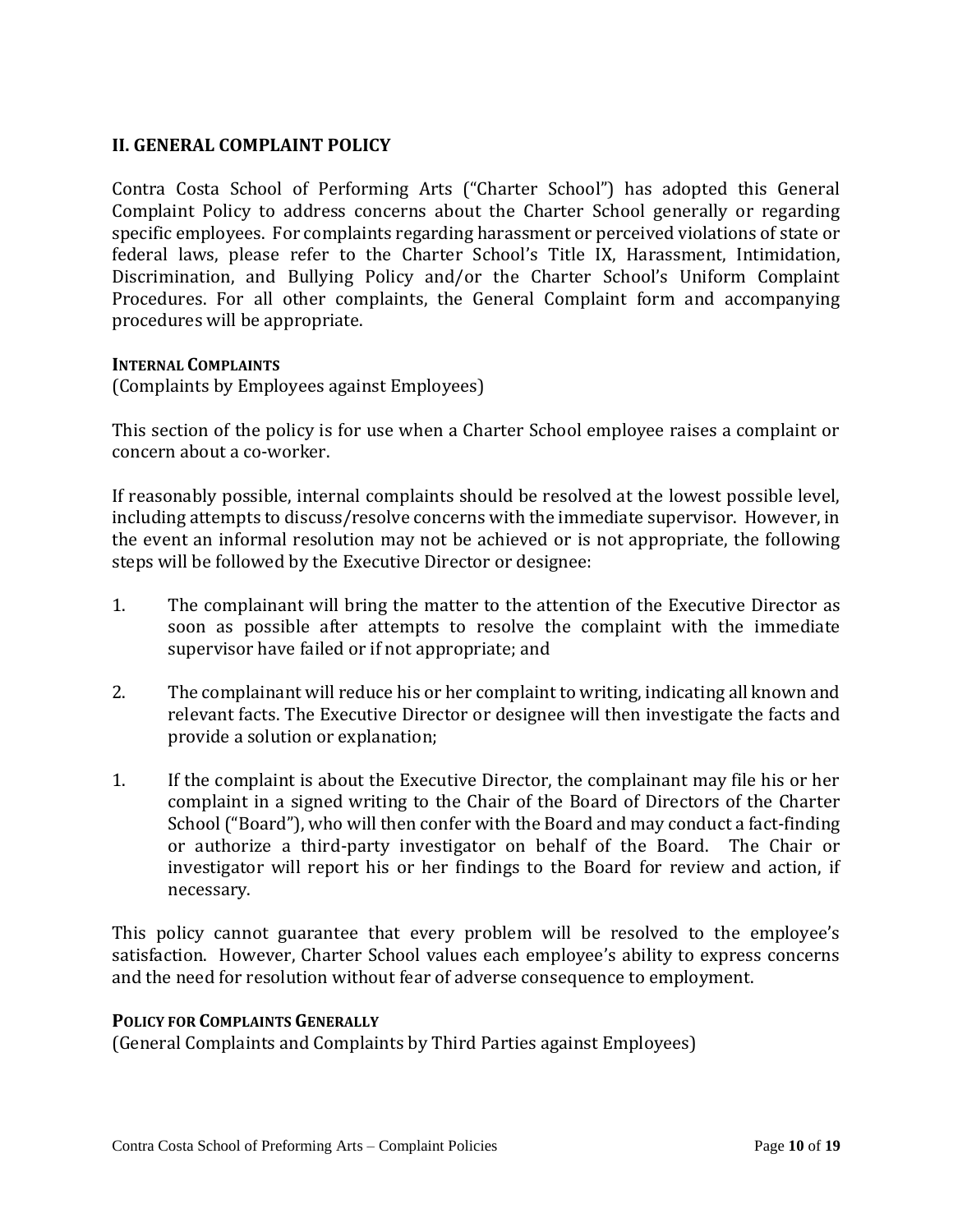This section of the policy is for use when either a complaint does not fall under other complaint procedures or a third party (non-employee) raises a complaint or concern about the Charter School generally, or a Charter School employee.

If complaints cannot be resolved informally, complainants may file a written complaint with the office of the Executive Director or Chair of the Board (only if the complaint concerns the Executive Director) as soon as possible after the events that give rise to the complainant's concerns. The written complaint should set forth in detail the factual basis for the complaint.

In processing the complaint, the Executive Director (or designee) shall abide by the following process:

- 1. The Executive Director or designee shall use his or her best efforts to ascertain the facts relating to the complaint. Where applicable, the Executive Director or designee shall talk with the parties identified in the complaint or persons with knowledge of the particulars of the complaint to ascertain said facts.
- 2. In the event that the Executive Director (or designee) finds that a complaint is valid, the Executive Director (or designee) may take appropriate action to resolve the problem. Where the complaint is against an employee of Charter School, the Executive Director may take disciplinary action against the employee. As appropriate, the Executive Director (or designee) may also simply counsel/reprimand employees as to their conduct without initiating formal disciplinary measures.
- 3. The Executive Director's (or designee's) decision relating to the complaint shall be final unless it is appealed to the Board of Charter School. The decision of the Board shall be final.

### **GENERAL REQUIREMENTS**

- 1. Confidentiality:All complainants will be notified that information obtained from the complainants and thereafter gathered will be maintained in a manner as confidential as possible, but in some circumstances absolute confidentiality cannot be assured.
- 2. Non-Retaliation:All complainants will be advised that they will be protected against retaliation as a result of the filing of any complaints or participation in any complaint process.
- 3. Resolution:The Board (if a complaint is about the Executive Director) or the Executive Director or designee will investigate complaints appropriately under the circumstances and pursuant to the applicable procedures, and if necessary, take appropriate remedial measures to ensure effective resolution of any complaint.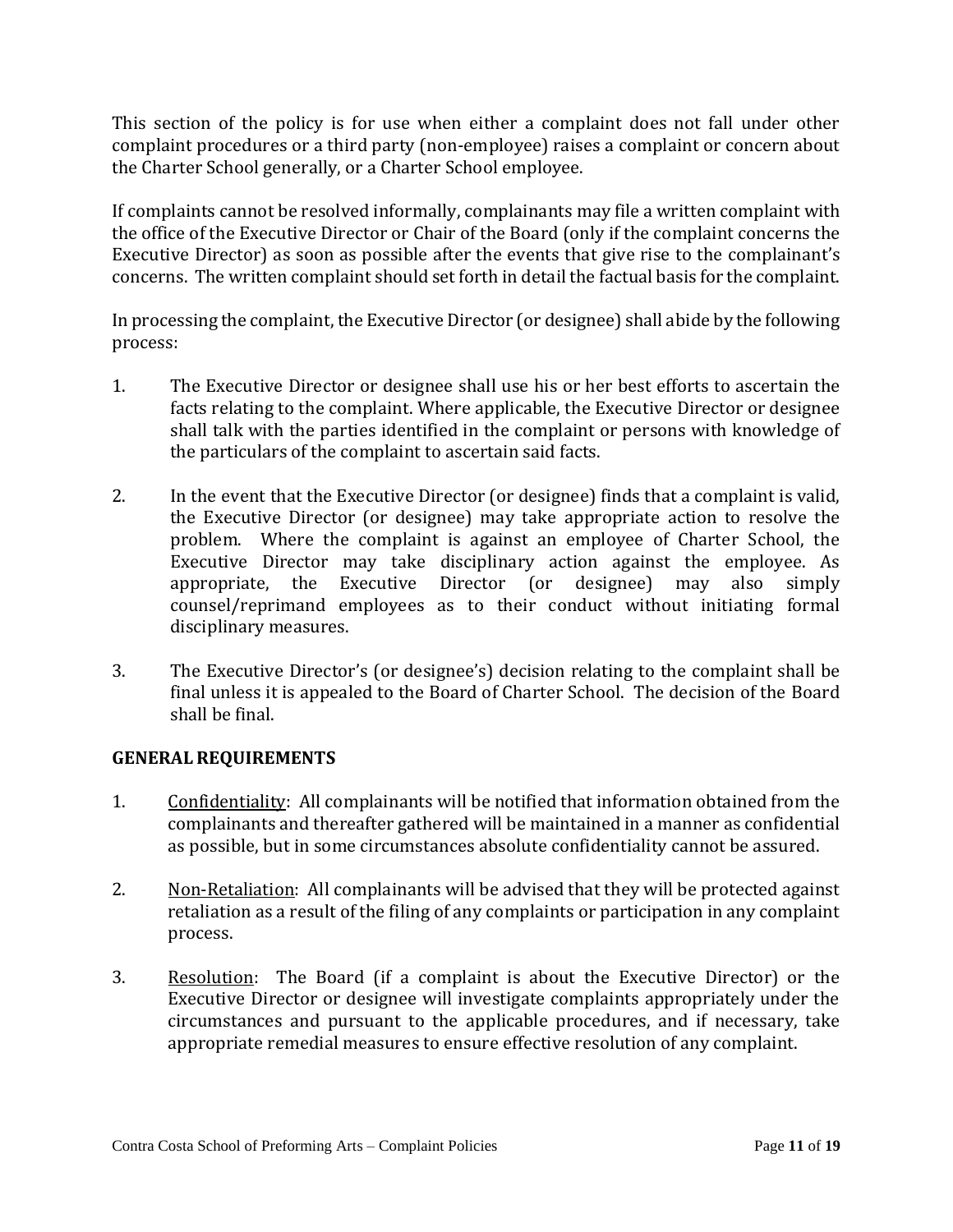## **GENERAL COMPLAINT FORM**

| Your Name: ____________                 |                                                                                                                                                                                                                                                                                                                                                                                           |
|-----------------------------------------|-------------------------------------------------------------------------------------------------------------------------------------------------------------------------------------------------------------------------------------------------------------------------------------------------------------------------------------------------------------------------------------------|
|                                         |                                                                                                                                                                                                                                                                                                                                                                                           |
|                                         | Name of Person(s) you have a complaint against: _________________________________                                                                                                                                                                                                                                                                                                         |
|                                         |                                                                                                                                                                                                                                                                                                                                                                                           |
| Where did the incident(s) occur?        |                                                                                                                                                                                                                                                                                                                                                                                           |
| (Attach additional pages, if needed):   | Please describe the circumstances, events or conduct that are the basis of your complaint by<br>providing as much factual detail as possible (i.e. specific statements; what, if any, physical<br>contact was involved; any verbal statements; what did you do to avoid the situation, etc.)                                                                                              |
|                                         |                                                                                                                                                                                                                                                                                                                                                                                           |
| action up to and including termination. | I hereby authorize Charter School to disclose the information I have provided as it finds<br>necessary in pursuing its investigation. I hereby certify that the information I have provided<br>in this complaint is true and correct and complete to the best of my knowledge and belief. I<br>further understand providing false information in this regard could result in disciplinary |
| <b>Signature of Complainant</b>         |                                                                                                                                                                                                                                                                                                                                                                                           |
| <b>Print Name</b>                       |                                                                                                                                                                                                                                                                                                                                                                                           |
| To be completed by Charter School:      |                                                                                                                                                                                                                                                                                                                                                                                           |
|                                         | Date: the contract of the contract of the contract of the contract of the contract of the contract of the contract of the contract of the contract of the contract of the contract of the contract of the contract of the cont                                                                                                                                                            |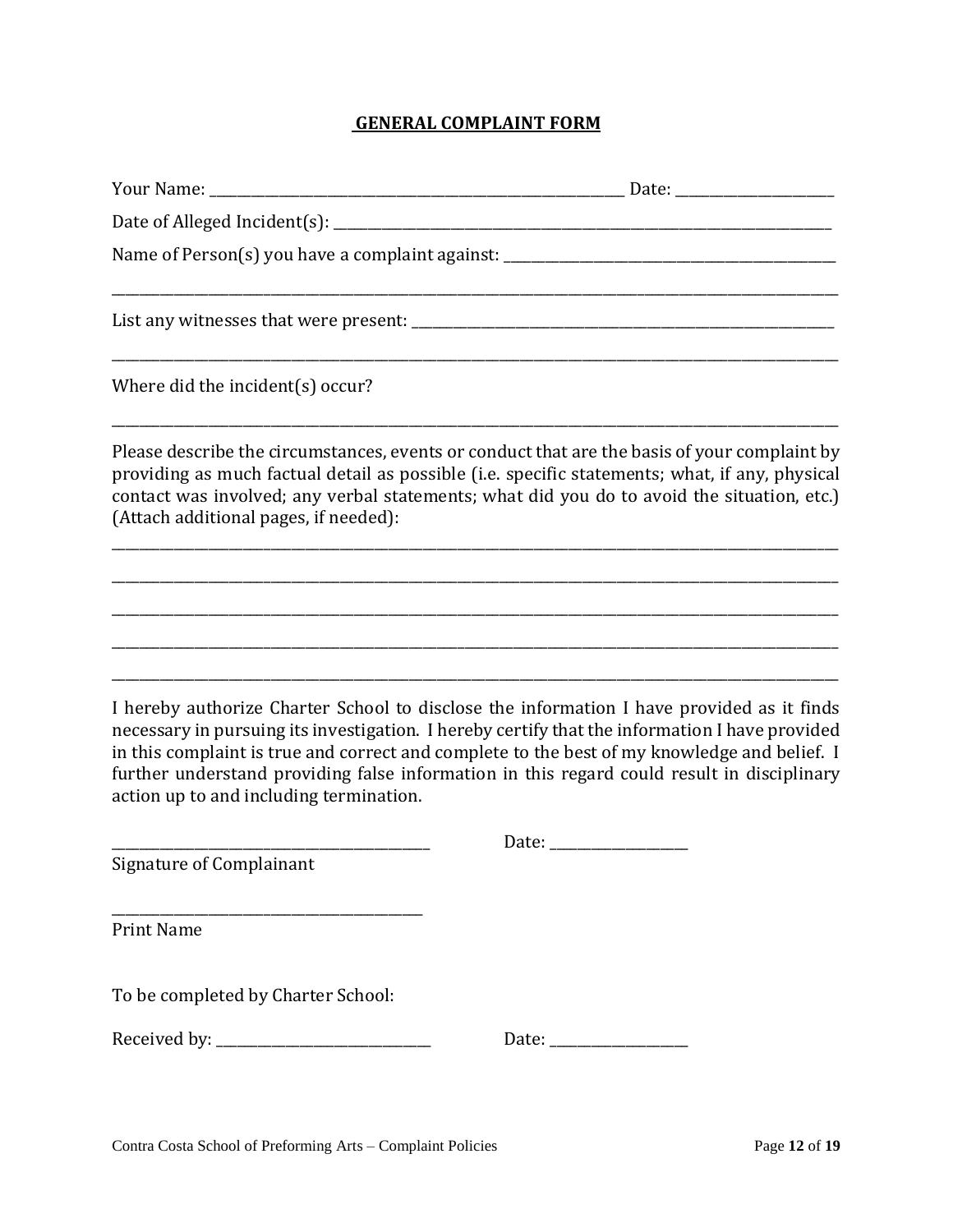## **III. TITLE IX, HARASSMENT, INTIMIDATION, DISCRIMINATION, AND BULLYING POLICY**

Discrimination, sexual harassment, harassment, intimidation, and bullying are all disruptive behaviors, which interfere with students' ability to learn and negatively affect student engagement, diminish school safety, and contribute to a hostile school environment. As such, Contra Costa School of Performing Arts ("Charter School") prohibits any acts of discrimination, sexual harassment, harassment, intimidation, and bullying altogether. This policy is inclusive of instances that occur on any area of the school campus, at schoolsponsored events and activities, regardless of location, through school-owned technology, and through other electronic means.

As used in this policy, discrimination, sexual harassment, harassment, intimidation, and bullying are described as the intentional conduct, including verbal, physical, written communication or cyber-bullying, including cyber sexual bullying, based on the actual or perceived characteristics of disability, pregnancy, gender, gender identity, gender expression, nationality, ancestry, race or ethnicity, immigration status, religion, religious affiliation, sexual orientation, childbirth or related medical conditions, marital status, age, or association with a person or group with one or more of these actual or perceived characteristics or any other basis protected by federal, state, local law, ordinance or regulation. In addition, bullying encompasses any conduct described in the definitions set forth in this Policy. Hereafter, such actions are referred to as "misconduct prohibited by this Policy."

To the extent possible, Charter School will make reasonable efforts to prevent students from being discriminated against, harassed, intimidated, and/or bullied, and will take action to investigate, respond, address and report on such behaviors in a timely manner. Charter School staff that witness acts of misconduct prohibited by this Policy will take immediate steps to intervene when safe to do so.

Moreover, Charter School will not condone or tolerate misconduct prohibited by this Policy by any employee, independent contractor or other person with which Charter School does business, or any other individual, student, or volunteer. This policy applies to all employee, student, or volunteer actions and relationships, regardless of position or gender. Charter School will promptly and thoroughly investigate any complaint of such misconduct prohibited by this Policy and take appropriate corrective action, if warranted.

## **Title IX, Harassment, Intimidation, Discrimination and Bullying Coordinator ("Coordinator")**:

Neil McChesney, Executive Director Contra Costa School of Performing Arts 2730 Mitchell Drive Walnut Creek, CA 94598 (925) 235-1130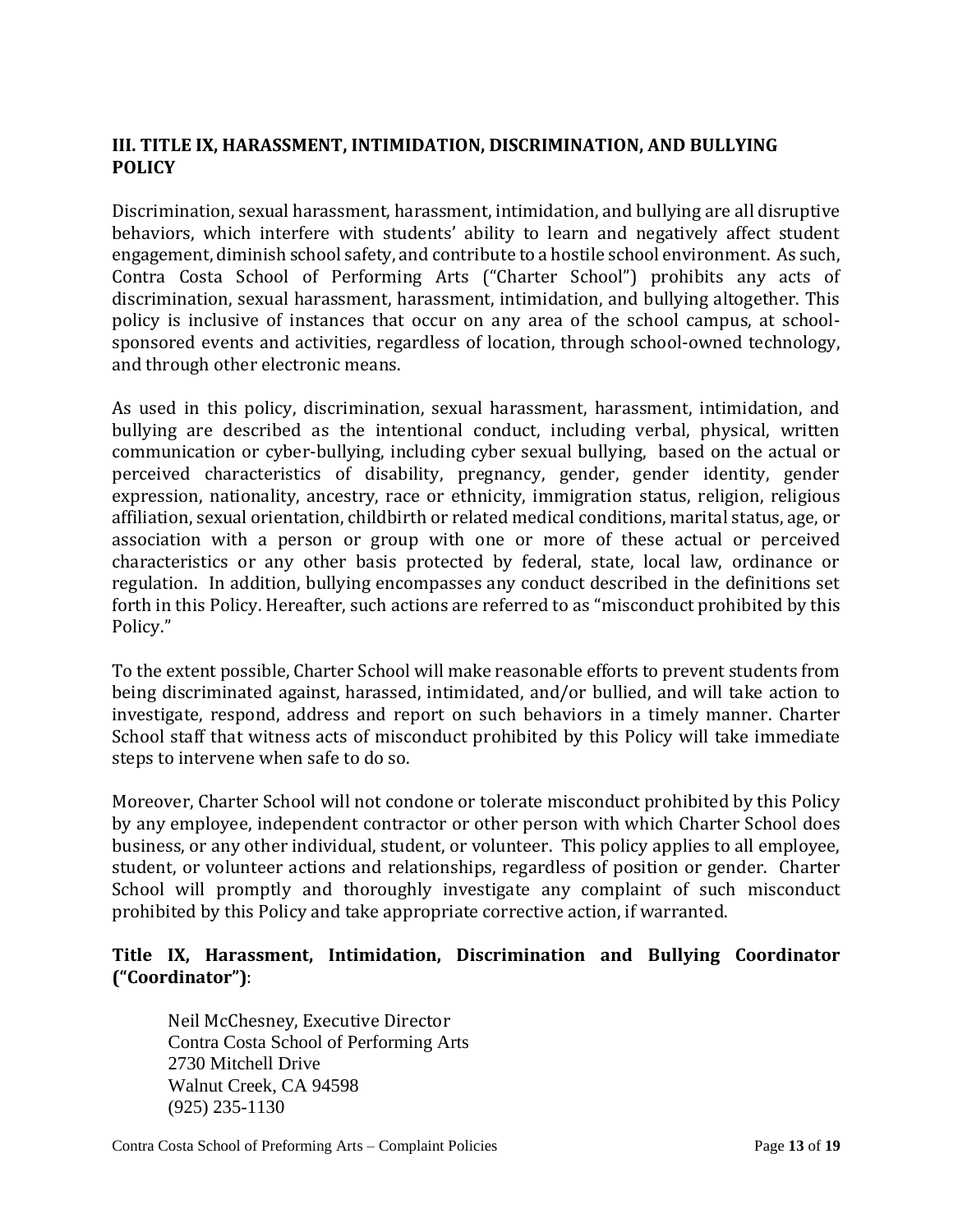## **Definitions**

#### Prohibited Unlawful Harassment

- Verbal conduct such as epithets, derogatory jokes or comments or slurs;
- Physical conduct including assault, unwanted touching, intentionally blocking normal movement or interfering with school because of sex, race or any other protected basis;
- Retaliation for reporting or threatening to report harassment
- Deferential or preferential treatment based on any of the protected classes above.

#### Prohibited Unlawful Harassment under Title IX

Title IX (20 U.S.C. § 1681 *et. seq*; 34 C.F.R. § 106.1 *et. seq*) and California state law prohibit harassment on the basis of sex. In accordance with these existing laws, discrimination on the basis of sex in education institutions is prohibited. All persons, regardless of sex, are afforded equal rights and opportunities and freedom from unlawful discrimination in education programs or activities conducted by the Charter School.

The Charter School is committed to providing an educational environment free of sexual harassment and considers such harassment to be a major offense, which may result in disciplinary action.

Sexual harassment consists of sexual advances, request for sexual favors and other verbal or physical conduct of a sexual nature when: (a) Submission to the conduct is explicitly or implicitly made a term or a condition of an individual's education, academic status, or progress; (b) submission to, or rejection of, the conduct by the individual is used as the basis of educational or academic decisions affecting the individual; (c) the conduct has the purpose or effect of having a negative impact upon the individual's academic performance, or of creating an intimidating, hostile, or offensive educational environment; and/or (d) submission to, or rejection of, the conduct by the individual is used as the basis for any decision affecting the individual regarding benefits and services, honors, programs, or activities available at or through the educational institution.

It is also unlawful to retaliate in any way against an individual who has articulated a good faith concern about sexual harassment against him/her or against another individual.

Sexual harassment may include, but is not limited to:

- Physical assaults of a sexual nature, such as:
	- o Rape, sexual battery, molestation or attempts to commit these assaults and
	- o Intentional physical conduct that is sexual in nature, such as touching, pinching, patting, grabbing, brushing against another's body, or poking another's body.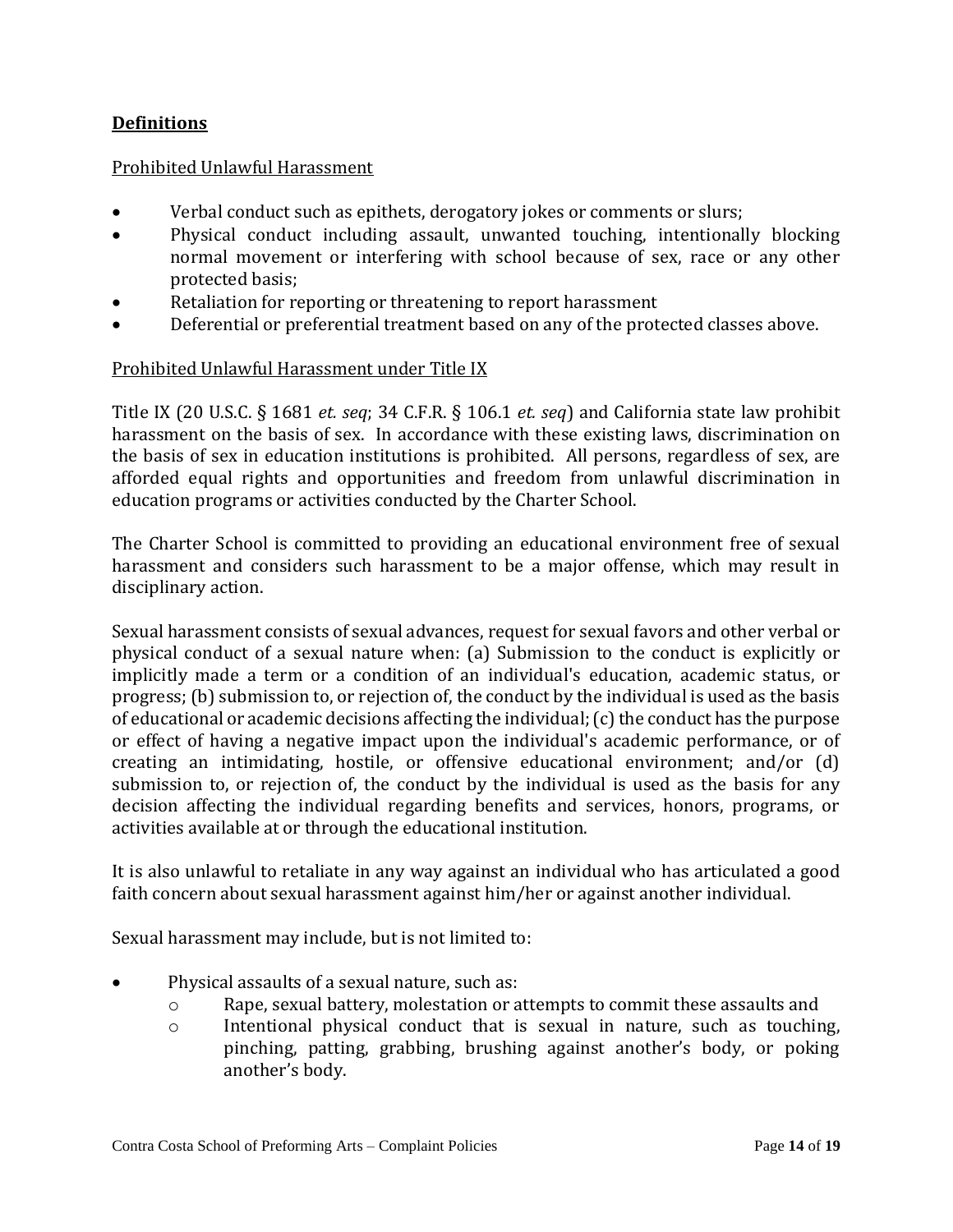- Unwanted sexual advances, propositions or other sexual comments, such as:
	- o Sexually oriented gestures, notices, remarks, jokes, or comments about a person's sexuality or sexual experience.
	- o Preferential treatment or promises of preferential treatment to an individual for submitting to sexual conduct, including soliciting or attempting to solicit any individual to engage in sexual activity for compensation or reward or deferential treatment for rejecting sexual conduct.
	- o Subjecting or threats of subjecting a student to unwelcome sexual attention or conduct or intentionally making the student's academic performance more difficult because of the student's sex.
- Sexual or discriminatory displays or publications anywhere in the educational environment, such as:
	- o Displaying pictures, cartoons, posters, calendars, graffiti, objections, promotional materials, reading materials, or other materials that are sexually suggestive, sexually demeaning or pornographic or bringing or possessing any such material to read, display or view in the educational environment;
	- o Reading publicly or otherwise publicizing in the educational environment materials that are in any way sexually revealing, sexually suggestive, sexually demeaning or pornographic; and
	- o Displaying signs or other materials purporting to segregate an individual by sex in an area of the educational environment (other than restrooms or similar rooms).

The illustrations of harassment and sexual harassment above are not to be construed as an all-inclusive list of prohibited acts under this Policy.

## **Prohibited Bullying**

**Bullying** is defined as any severe or pervasive physical or verbal act or conduct, including communications made in writing or by means of an electronic act. Bullying includes one or more acts committed by a student group or group of students that may constitute as sexual harassment, hate violence, or creates an intimidating and/or hostile educational environment, directed toward one or more students that has or can be reasonably predicted to have the effect of one or more of the following:

- 1. Placing a reasonable pupil\* or pupils in fear of harm to that pupil's or those pupils' person or property.
- 2. Causing a reasonable pupil to experience a substantially detrimental effect on his or her physical or mental health.
- 3. Causing a reasonable pupil to experience a substantial interference with his or her academic performance.
- 4. Causing a reasonable pupil to experience a substantial interference with his or her ability to participate in or benefit from the services, activities, or privileges provided by Charter School.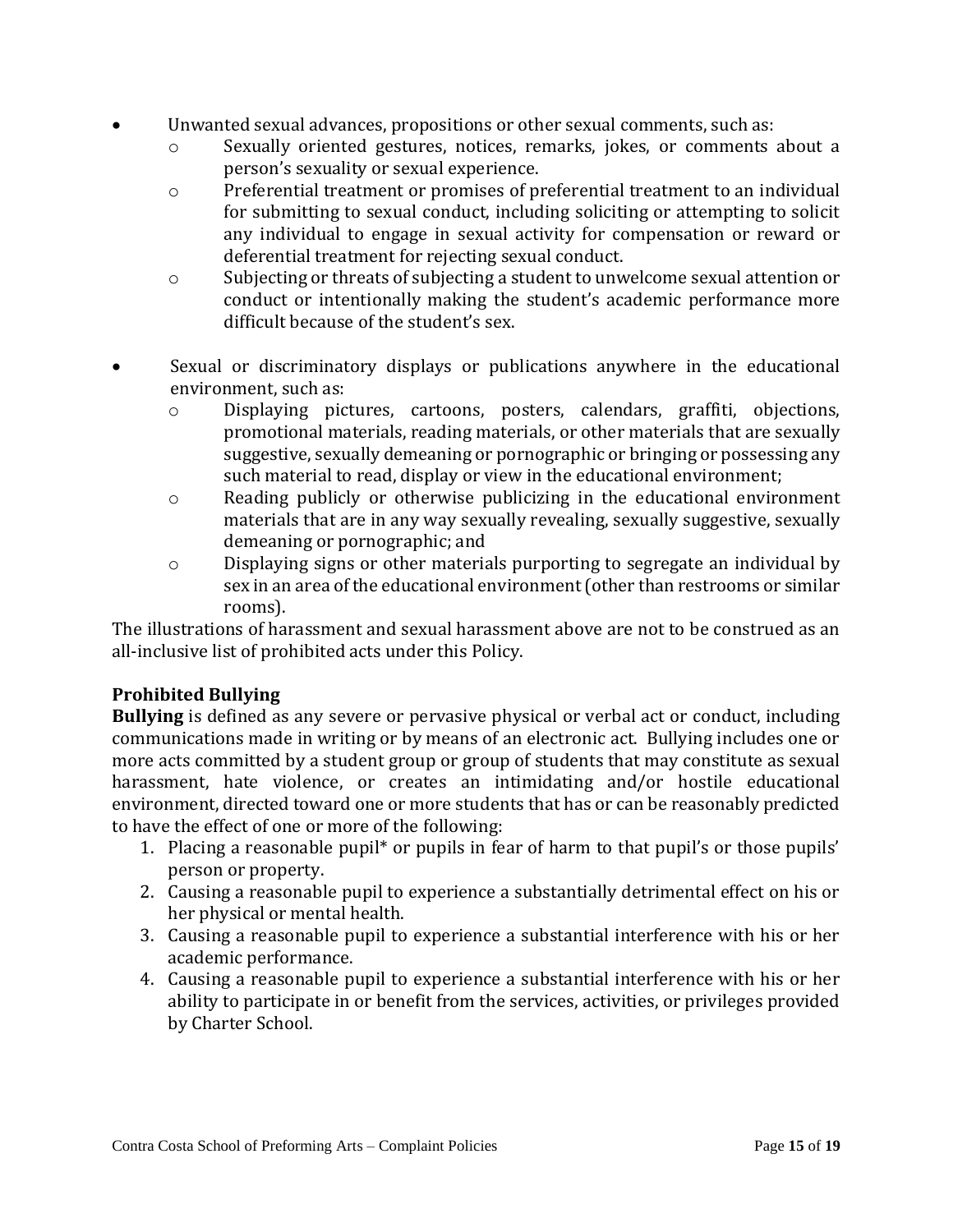\* "Reasonable pupil" is defined as a pupil, including, but not limited to, an exceptional needs pupil, who exercises care, skill and judgment in conduct for a person of his or her age, or for a person of his or her age with his or her exceptional needs.

**Cyberbullying** is an electronic act that includes the transmission of harassing communication, direct threats, or other harmful texts, sounds, or images on the Internet, social media, or other technologies using a telephone, computer, or any wireless communication device. Cyberbullying also includes breaking into another person's electronic account and assuming that person's identity in order to damage that person's reputation.

**Electronic act** means the creation and transmission originated on or off the schoolsite, by means of an electronic device, including, but not limited to, a telephone, wireless telephone, or other wireless communication device, computer, or pager, of a communication, including, but not limited to, any of the following:

- 1. A message, text, sound, video, or image.
- 2. A post on a social network Internet Web site including, but not limited to:
	- a. Posting to or creating a burn page. A "burn page" means an Internet Web site created for the purpose of having one or more of the effects as listed in the definition of "bullying," above
	- b. Creating a credible impersonation of another actual pupil for the purpose of having one or more of the effects listed in the definition of "bullying," above. "Credible impersonation" means to knowingly and without consent impersonate a pupil for the purpose of bullying the pupil and such that another pupil would reasonably believe, or has reasonably believed, that the pupil was or is the pupil who was impersonated
	- c. Creating a false profile for the purpose of having one or more of the effects listed in the definition of "bullying," above. "False profile" means a profile of a fictitious pupil or a profile using the likeness or attributes of an actual pupil other than the pupil who created the false profile.
- 3. An act of "Cyber sexual bullying" including, but not limited to:
	- a. The dissemination of, or the solicitation or incitement to disseminate, a photograph or other visual recording by a pupil to another pupil or to school personnel by means of an electronic act that has or can be reasonably predicted to have one or more of the effects described in definition of "bullying," above. A photograph or other visual recording, as described above, shall include the depiction of a nude, semi-nude, or sexually explicit photograph or other visual recording of a minor where the minor is identifiable from the photograph, visual recording, or other electronic act.
	- b. "Cyber sexual bullying" does not include a depiction, portrayal, or image that has any serious literary, artistic, educational, political, or scientific value or that involves athletic events or school-sanctioned activities.
- 4. Notwithstanding the definitions of "bullying" and "electronic act" above, an electronic act shall not constitute pervasive conduct solely on the basis that it has been transmitted on the Internet or is currently posted on the Internet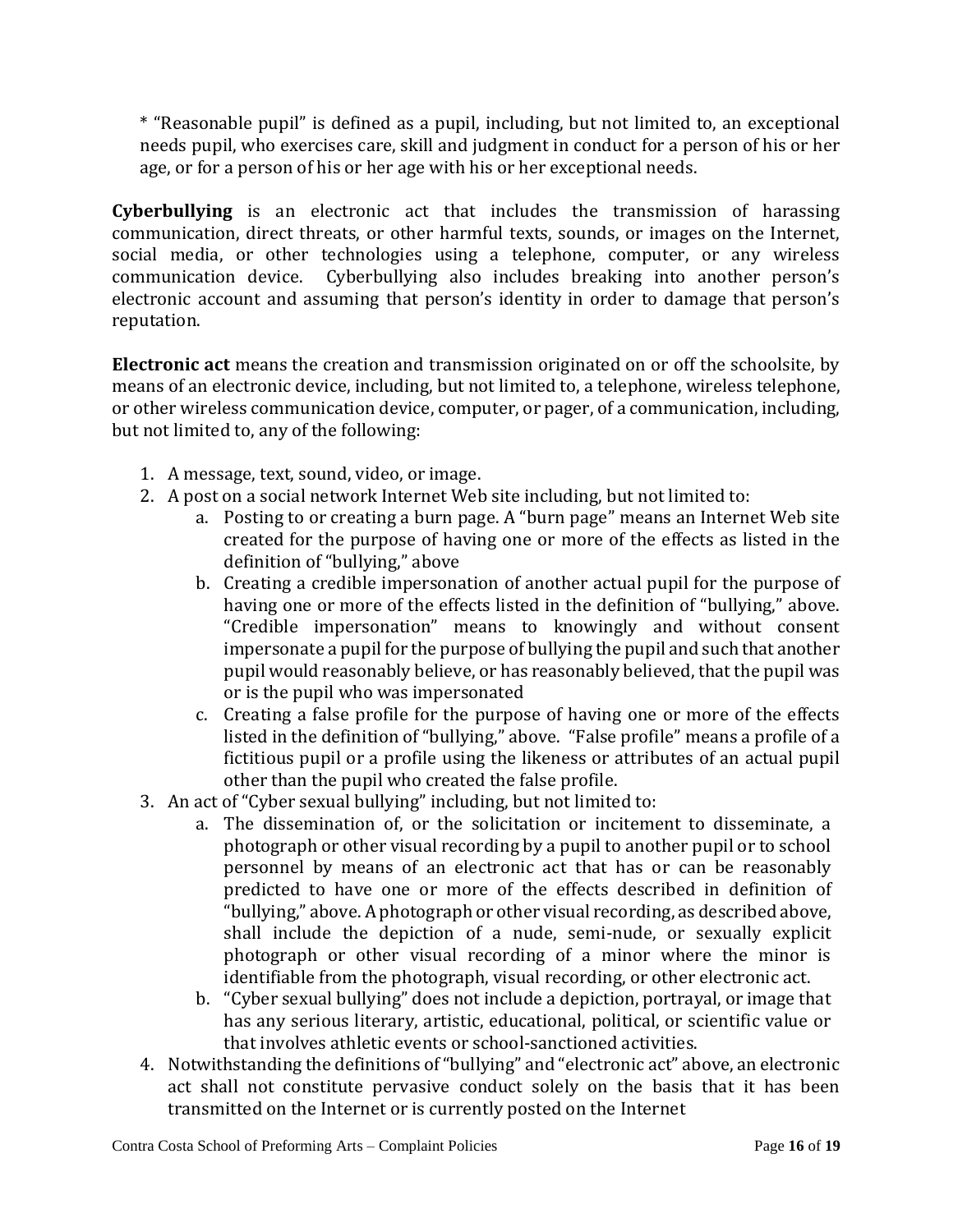#### **Grievance Procedures**

#### **1. Reporting**

All staff are expected to provide appropriate supervision to enforce standards of conduct and, if they observe or become aware of misconduct prohibited by this Policy, to intervene as soon as it is safe to do so, call for assistance, and report such incidents. The Board requires staff to follow the procedures in this policy for reporting alleged acts of misconduct prohibited by this Policy.

Any student who believes they have been subject to misconduct prohibited by this Policy or has witnessed such prohibited misconduct is encouraged to immediately report such misconduct to the Coordinator:

Neil McChesney, Executive Director Contra Costa School of Performing Arts 2730 Mitchell Drive Walnut Creek, CA 94598 (925) 235-1130

Complaints regarding such misconduct may also be made to the U.S. Department of Education, Office for Civil Rights.

While submission of a written report is not required, the reporting party is encouraged to submit a written report to the Coordinator. Oral reports shall also be considered official reports. Reports may be made anonymously, but formal disciplinary action cannot be based solely on an anonymous report.

Students are expected to report all incidents of misconduct prohibited by this Policy or other verbal, or physical abuses. Any student who feels she/he is a target of such behavior should immediately contact a teacher, counselor, the Principal, Coordinator, a staff person or a family member so that she/he can get assistance in resolving the issue in a manner that is consistent with this Policy.

Charter School acknowledges and respects every individual's right to privacy. All reports shall be investigated in a manner that protects the confidentiality of the parties and the integrity of the process. This includes keeping the identity of the reporter confidential, as appropriate, except to the extent necessary to carry out the investigation and/or to resolve the issue, as determined by the Coordinator or administrative designee on a case-by-case basis.

Charter School prohibits any form of retaliation against any reporter in the reporting process, including but not limited to a reporter's filing of a complaint or the reporting of instances of misconduct prohibited by this Policy. Such participation shall not in any way affect the status, grades, or work assignments of the reporter.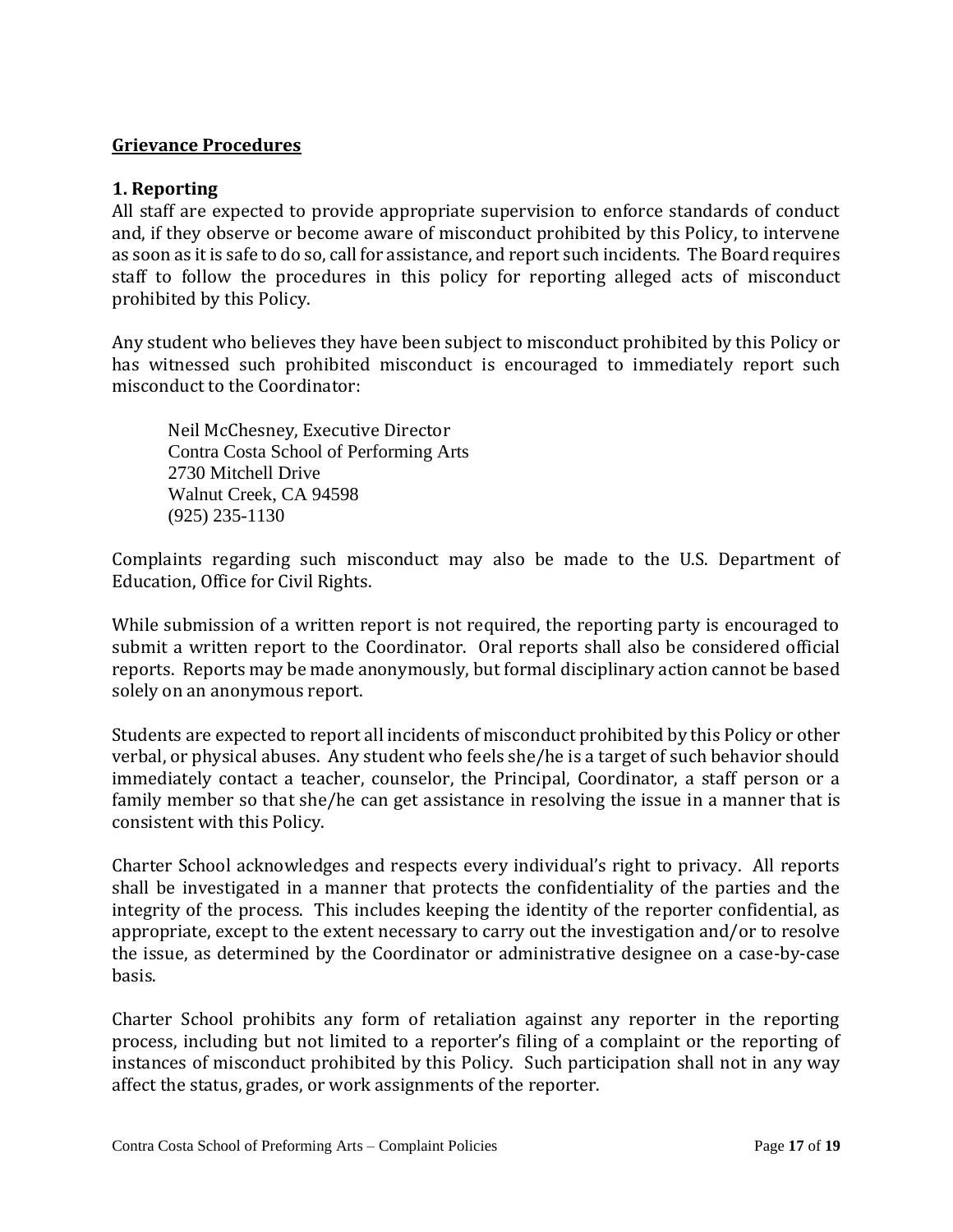All supervisors of staff will receive sexual harassment training within six (6) months of their assumption of a supervisory position and will receive further training once every two (2) years thereafter. All staff will receive sexual harassment training and/or instruction concerning sexual harassment as required by law.

### **2. Investigation**

Upon receipt of a report of misconduct prohibited by this Policy from a student, staff member, parent, volunteer, visitor or affiliate of Charter School the Coordinator or administrative designee will promptly initiate an investigation. In most cases, a thorough investigation will take no more than seven (7) school days. If the Coordinator, or administrative designee determines that an investigation will take longer than seven (7) school days, he or she will inform the complainant and any other relevant parties and provide an approximate date when the investigation will be complete.

At the conclusion of the investigation, the Coordinator or administrative designee will meet with the complainant and, to the extent possible with respect to confidentiality laws, provide the complainant with information about the investigation, including any actions necessary to resolve the incident/situation. However, in no case may the Coordinator or administrative designee reveal confidential information related to other students or employees, including the type and extent of discipline issued against such students or employees.

All records related to any investigation of complaints under this Policy are maintained in a secure location.

### **3. Consequences**

Students or employees who engage in misconduct prohibited by this Policy will be subject to disciplinary action.

## **4. Uniform Complaint Procedures**

When harassment or bullying is based upon one of the protected characteristics set forth in this Policy, a complainant may also fill out a Uniform Complaint Procedures ("UCP") complaint form at any time during the process, consistent with the procedures laid out in this Handbook.

### **5. Right of Appeal**

Should the Complainant find the Coordinator's resolution unsatisfactory, he/she may, within five (5) school days, file an appeal with the Designated Appeals Committee. In such cases, at least three (3) certificated School employees who are unfamiliar with the case and who have been previously designated and trained for this purpose shall be assembled to conduct a confidential review of the Complainant's appeal and render a final decision.